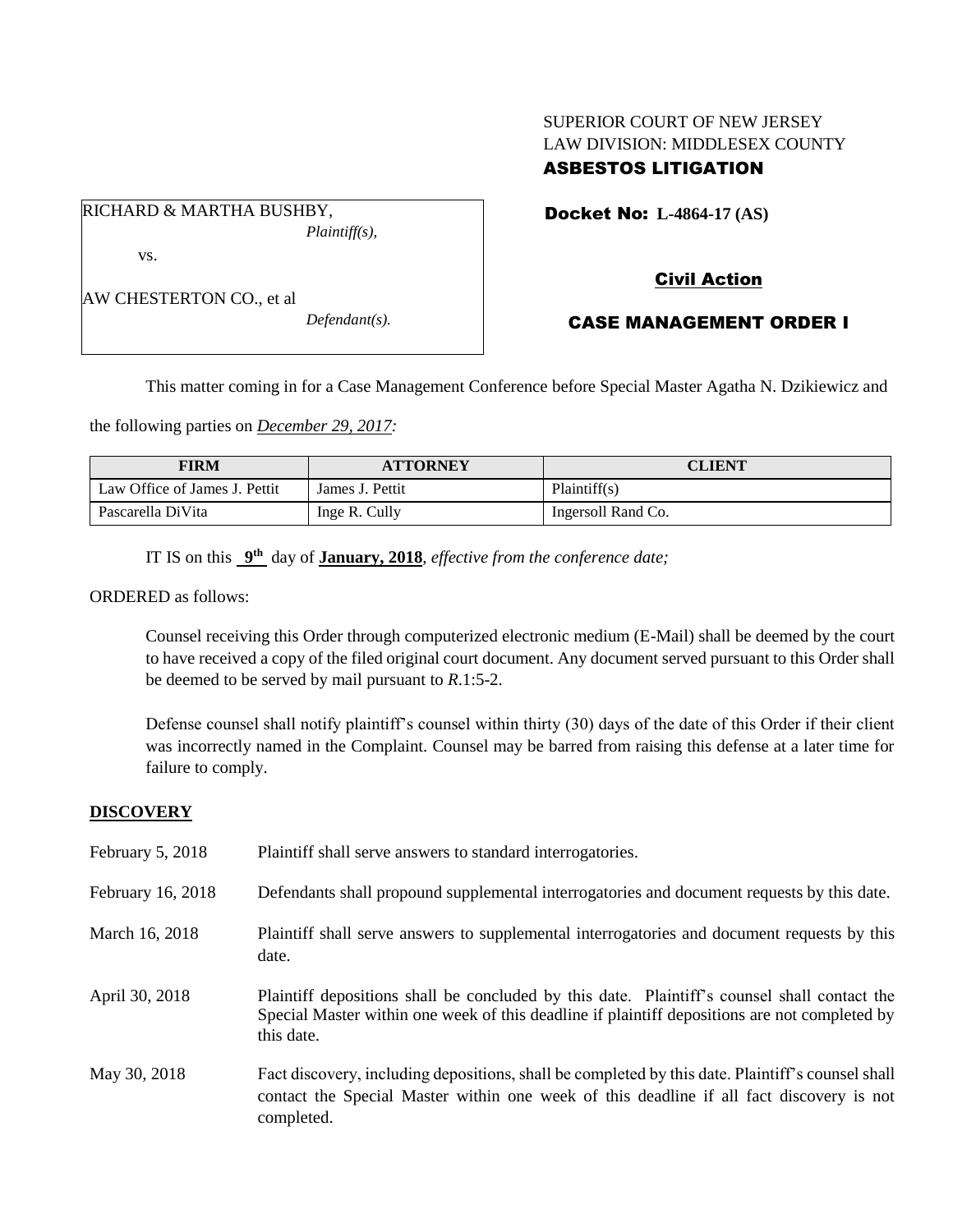### **EARLY SETTLEMENT**

June 8, 2018 Settlement demands shall be served on all counsel and the Special Master by this date.

### **SUMMARY JUDGMENT MOTION PRACTICE**

- June 8, 2018 Plaintiff's counsel shall advise, in writing, of intent not to oppose motions by this date.
- June 22, 2018 Summary judgment motions shall be filed no later than this date.
- July 20, 2018 Last return date for summary judgment motions.

#### **MEDICAL DEFENSE**

| February 16, 2018  | Defendants shall forward medical authorizations to plaintiff's counsel by this date.                                                                                                                                                                     |
|--------------------|----------------------------------------------------------------------------------------------------------------------------------------------------------------------------------------------------------------------------------------------------------|
| February 28, 2018  | Plaintiff shall serve executed medical authorizations by this date.                                                                                                                                                                                      |
| February 5, 2018   | Plaintiff shall serve a diagnostic medical report and any medical records in plaintiff's<br>possession by this date.                                                                                                                                     |
| September 14, 2018 | Plaintiff shall serve medical expert reports by this date.                                                                                                                                                                                               |
| November 16, 2018  | Defendants shall identify its medical experts and serve medical reports, if any, by this date. In<br>addition, defendants shall notify plaintiff's counsel (as well as all counsel of record) of a<br>joinder in an expert medical defense by this date. |

## **LIABILITY EXPERT REPORTS**

September 14, 2018 Plaintiff shall identify its liability experts and serve liability expert reports or a certified expert statement by this date or waive any opportunity to rely on liability expert testimony.

November 16, 2018 Defendants shall identify its liability experts and serve liability expert reports, if any, by this date or waive any opportunity to rely on liability expert testimony.

#### **EXPERT DEPOSITIONS**

November 30, 2018 Expert depositions shall be completed by this date. To the extent that plaintiff and defendant generic experts have been deposed before, the parties seeking that deposition in this case must file an application before the Special Master and demonstrate the necessity for that deposition. To the extent possible, documents requested in a deposition notice directed to an expert shall be produced three days in advance of the expert deposition. The expert shall not be required to produce documents that are readily accessible in the public domain.

### **PRE-TRIAL AND TRIAL**

November 15, 2018 @ 10:00am Settlement conference. All defense counsel shall appear with authority to negotiate settlement and have a representative authorized to negotiate settlement available by phone. Any request to be excused from the settlement conference shall be made to the Special Master no later than 4:00pm of the day prior to the conference.

 $\_$  ,  $\_$  ,  $\_$  ,  $\_$  ,  $\_$  ,  $\_$  ,  $\_$  ,  $\_$  ,  $\_$  ,  $\_$  ,  $\_$  ,  $\_$  ,  $\_$  ,  $\_$  ,  $\_$  ,  $\_$  ,  $\_$  ,  $\_$  ,  $\_$  ,  $\_$  ,  $\_$  ,  $\_$  ,  $\_$  ,  $\_$  ,  $\_$  ,  $\_$  ,  $\_$  ,  $\_$  ,  $\_$  ,  $\_$  ,  $\_$  ,  $\_$  ,  $\_$  ,  $\_$  ,  $\_$  ,  $\_$  ,  $\_$  ,